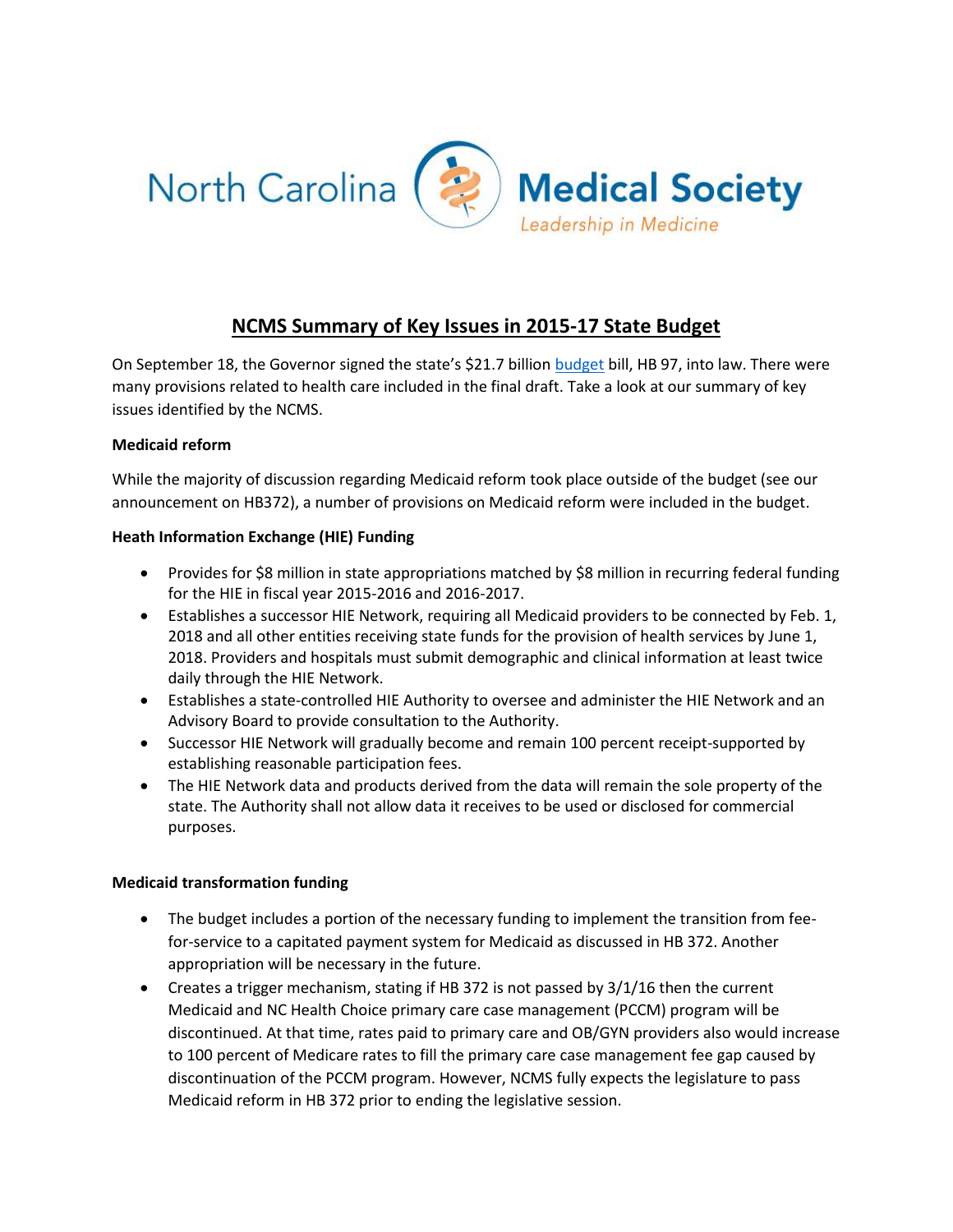- Reinstates a mandatory publication of an annual Medicaid report (last completed in 2008).
- Creates a Medicaid contingency reserve account to be used only for budget shortfalls in the Medicaid program that may occur during the 2015-2016 fiscal year.

#### **Prescription drug abuse Continuing Medical Education (CME) requirement**

 The budget reflects legislators' concerns over the growing problem of prescription drug abuse in North Carolina. The budget directs health care provider occupational licensing boards, including the Medical Board, to require continuing education on the abuse of controlled substances as a condition of license renewal for health care providers who prescribe controlled substances. This has been proposed multiple times in recent history. The NCMS generally opposes these types of mandates, however, with prescription drug abuse growing in North Carolina and the use of the Controlled Substances Reporting System (CSRS) remaining low, we expect this provision to be implemented in the near future. The NCMS will work with the NC Medical Board to ensure a fair and transparent application of this new requirement.

#### **Improvements to the Controlled Substances Reporting System**

 The budget calls for various improvements to the CSRS system, including enabling a state-wide connection capability, which will greatly improve the functionality and utility of the information stored in this database.

#### **New Prescription Drug Abuse Advisory Committee**

 Establishes a new Prescription Drug Abuse Advisory Committee in the NC Department of Health and Human Services (NCDHHS) to create and implement a new statewide strategic plan to combat prescription drug abuse.

#### **Increased funding for inpatient psychiatric beds**

 To address growing shortages of inpatient psychiatric beds in the last year, additional funding for fiscal years 2015-2016 and 2016-2017 was provided to purchase additional new or existing local inpatient psychiatric beds or bed days not currently funded by or through LME/MCOs. In addition, the Secretary of NCDHHS may use funds allocated to LME/MCOs for community-based mental health, developmental disabilities and substance abuse services to purchase additional local inpatient psychiatric beds or bed days. These funds will be appropriated to NCDHHS for the purchase of local inpatient psychiatric beds or bed days and shall not be allocated to the LME/MCOs.

#### **Increases in Medical Examiner fees**

 Provides for an increased autopsy fee of \$2,800 (from \$1,250) as well as an increase in the Medical Examiner fee of \$200 (up from \$100).

# **Amending the Health Care Cost Reduction and Transparency Act**

- Requires annual (rather than quarterly) reporting by hospitals and ASCs subject to the law.
- Directs the Medical Care Commission to adopt rules establishing no fewer than 10 quality measures for facilities to report under the Transparency Act, none of which must be those established by the Joint Commission.